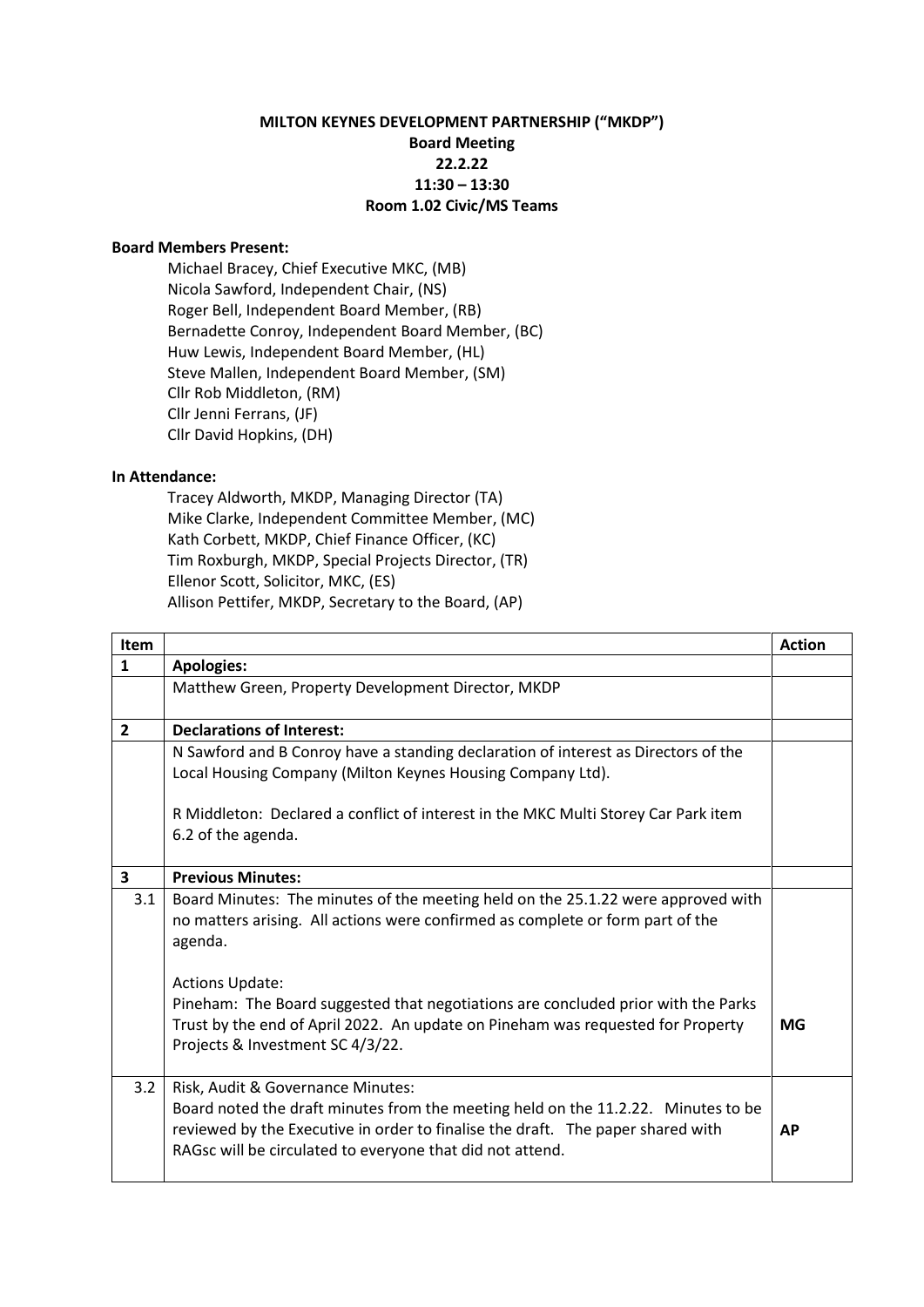| 4   | <b>Finance Matters:</b>                                                                                                                                                                                                                                                                                                                                                                                                                                                                                                                                                                                                                                                 |           |
|-----|-------------------------------------------------------------------------------------------------------------------------------------------------------------------------------------------------------------------------------------------------------------------------------------------------------------------------------------------------------------------------------------------------------------------------------------------------------------------------------------------------------------------------------------------------------------------------------------------------------------------------------------------------------------------------|-----------|
| 4.1 | Finance Update: The Board were provided with an update on key financial issues<br>and plans for the MKDP Finance Team.                                                                                                                                                                                                                                                                                                                                                                                                                                                                                                                                                  |           |
|     | Staffing update: An interim Finance Manager is expected to start with MKDP on the<br>06/03/22. This post will provide finance support for the full review of MKDP's<br>commercial assets, car parking analysis as well as preparing for year end. Following<br>approval of the Business Plan, recruitment will commence on 2 posts within the<br>Finance and Governance team together with an interim resource to support the<br>setting up of the LHC.                                                                                                                                                                                                                 |           |
|     | Finance performance: Due to staffing sickness a full set of management accounts<br>has not been prepared for this month. The Board noted the key variances.                                                                                                                                                                                                                                                                                                                                                                                                                                                                                                             |           |
| 4.2 | Business Plan Update: Board were asked to formally note that additional funds had<br>been included in the business plan that was presented to Board on 25 January 2022.<br>The reason for this is that it has become apparent from CS2's work and the property<br>management proposal we have received from the Council that the allowance for the<br>management of the property portfolio is insufficient.                                                                                                                                                                                                                                                             |           |
|     | Comments received related to the budget for the Asset Management programme,<br>planned preventative management, health & safety, impact on budget. The Chair<br>requested an update note on next steps with expected timeframes.                                                                                                                                                                                                                                                                                                                                                                                                                                        | KC        |
|     | The Chair also requested an updated report. An updated report H&S report will<br>come to the next RAG sc.                                                                                                                                                                                                                                                                                                                                                                                                                                                                                                                                                               | <b>TR</b> |
|     | The Executive advised that a lot of the leased assets are on full repairing leases, and<br>it was the open spaces where the position needs to be verified. One further asset to<br>consider is the Activity Centre at Caldecotte Lake.                                                                                                                                                                                                                                                                                                                                                                                                                                  |           |
|     | In summary, the Board noted as requested by the Chair:<br>1. The business plan currently shows a loss by the end of the 3 year period.<br>2. Commercial activity review is going to take place in the first year of the plan<br>covering points made about being clear on and understanding the cost of H&S<br>around the assets.<br>Requirement to be clearer on the impact on having taken the positive hit in the<br>3.<br>accounts when the Redbook valuation was done, where we have unrealised<br>profit, so when looking at future sales we note that we are realising an element<br>of unrealised profit. Currently showing the addition on top of the Redbook. |           |
|     | Board approved the Business Plan.<br>Board was advised that the Delegated Decision on the business plan was being taken<br>this evening by Robin Bradburn as RM is conflicted.                                                                                                                                                                                                                                                                                                                                                                                                                                                                                          |           |
| 4.3 | LHC Update:<br>The first LHC Board meeting was convened 21/2/22. The LHC Board discussed and<br>agreed, subject to a couple of changes, the articles, initial rent setting and initial<br>allocations policies. The first stage application is scheduled to be submitted in April.<br>The Board are also preparing for the second stage of the application namely<br>preparation on recruitment, management of new homes. Recruitment of                                                                                                                                                                                                                                |           |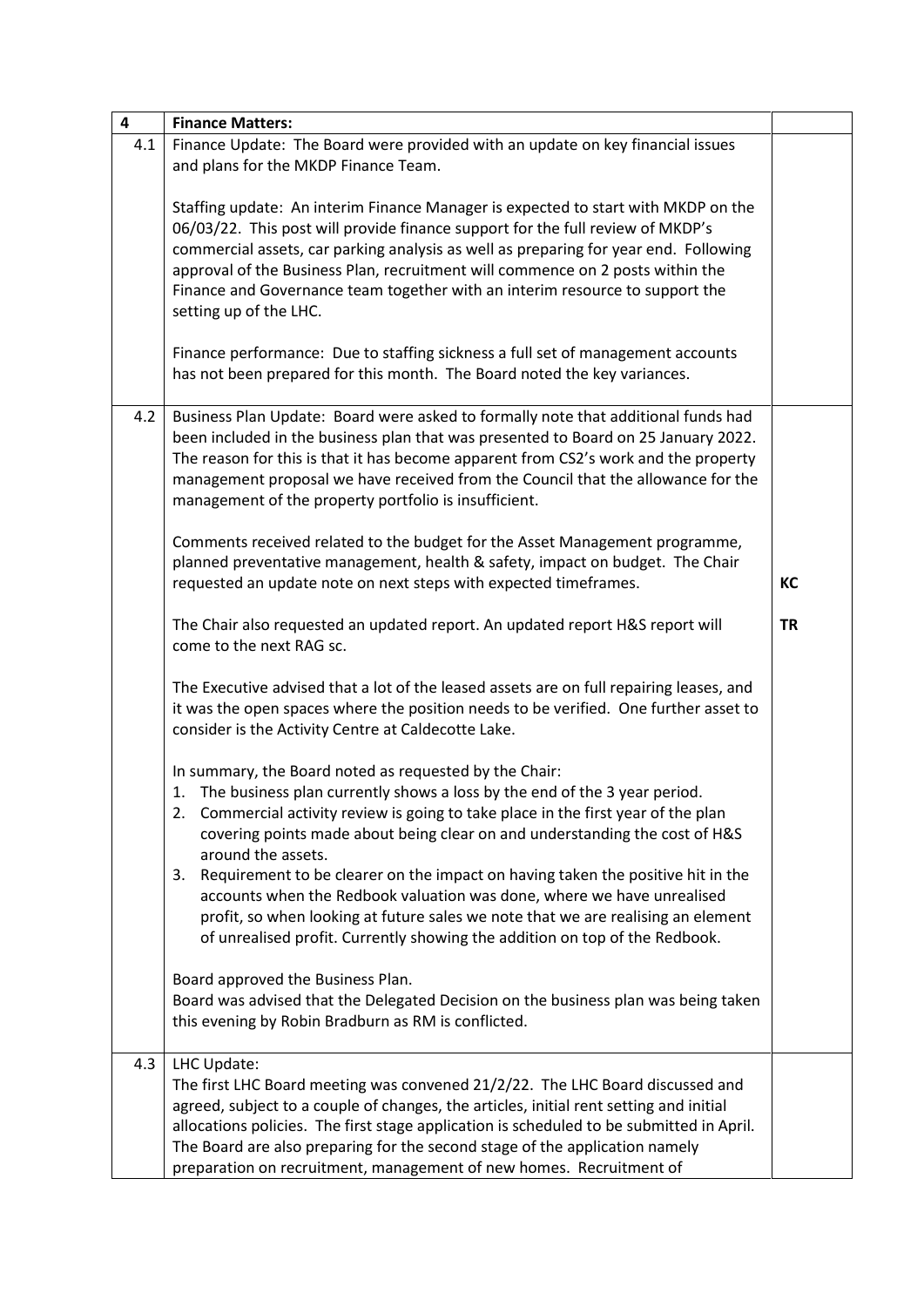|     | Independent Board Members are to be appointed first as the Regulator will expect<br>the Board are involved from the start.                                               |       |
|-----|--------------------------------------------------------------------------------------------------------------------------------------------------------------------------|-------|
|     |                                                                                                                                                                          |       |
|     | Articles:                                                                                                                                                                |       |
|     | The LHC Board approved the Articles however there are a couple of points that<br>Trowers need to come back on:                                                           |       |
|     | Expand the definition of Parent so it includes the Council as a parent.<br>1.                                                                                            |       |
|     | Definition of Parent includes MKC.<br>2.                                                                                                                                 |       |
|     | 3. Redraft of point 24.3.2                                                                                                                                               |       |
|     | 4. Typo between point 22.3 & 22.4                                                                                                                                        |       |
|     | The MKDP Board approved the Articles subject to the changes above.                                                                                                       |       |
|     | The process of how to appoint the Board could be attached to the Articles.                                                                                               |       |
|     | The Board acknowledged and complimented the Executive on the quality and speed                                                                                           |       |
|     | of work undertaken to get this far.                                                                                                                                      |       |
| 5   | <b>Governance Matters:</b>                                                                                                                                               |       |
| 5.1 | <b>Members Agreement:</b>                                                                                                                                                |       |
|     | The Member's Agreement is with MKC to review. A meeting of Noms & Rems has                                                                                               |       |
|     | been held to discuss comments received. It is proposed that as there is a light<br>agenda for PPIsc on the 4/3/22 a workshop on the Members Agreement is held to         |       |
|     | receive comments and input from all Board Members. A copy of the Members                                                                                                 | TA/ES |
|     | Agreement will be circulated prior to the 4/3/22.                                                                                                                        |       |
|     |                                                                                                                                                                          |       |
| 5.2 | Policies & Procedures Check List:                                                                                                                                        |       |
|     | To be recirculated. Comments on the plan was requested by email. The Board were<br>advised that RAGsc were supportive of the proposed approach.                          |       |
|     |                                                                                                                                                                          |       |
| 5.3 | Approval of Milton Keynes Housing Company Articles:                                                                                                                      |       |
|     | Please refer to item 4.3 above.                                                                                                                                          |       |
|     | The Board approved the Articles as set out in the LHC update paper.                                                                                                      |       |
| 6   | <b>Property Matters:</b>                                                                                                                                                 |       |
| 6.1 | B4 - Testing Site Update:                                                                                                                                                |       |
|     | The Board approved the Department of Health & Social Care's request to move the                                                                                          |       |
|     | mutual break to the end of June. Board also gave approval to keeping the option<br>open to the end of the year in order to provide for the position that the test centre | MG    |
|     | needs to continue until December.                                                                                                                                        |       |
|     |                                                                                                                                                                          |       |
| 6.2 | Theatre District Multi Storey Car Park: The Theatre Multi Storey Car Park is owned                                                                                       |       |
|     | by MKC and is adjacent to adopted 'classic infrastructure', the freehold of which is                                                                                     |       |
|     | held by MKDP.                                                                                                                                                            |       |
|     | Board approved the principle of a disposal of MKDP's freehold land adjacent to the                                                                                       |       |
|     | TMSCP (Block E3.4S) in conjunction with the MKC sale of the TMSCP itself on the                                                                                          |       |
|     | basis that:                                                                                                                                                              |       |
|     | MKDP will be involved in the evaluation of bids.                                                                                                                         |       |